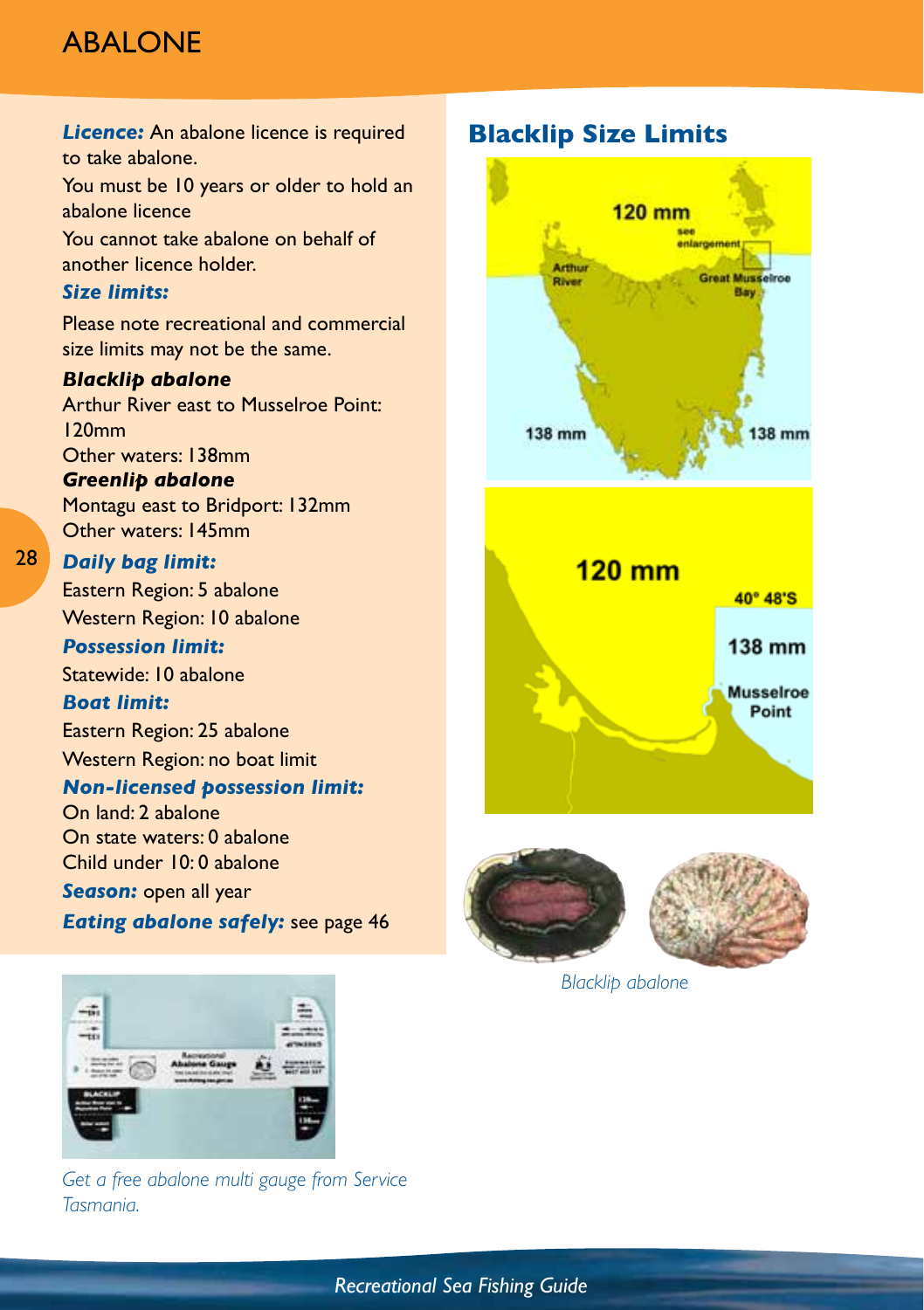## **Greenlip Size Limits**





*Greenlip abalone*

## **Abalone Regions**

*Western Region:* Waters and islands westward of Point Sorell and Whale Head.

*Eastern Region:* Waters and islands eastward of Point Sorell and Whale Head. The line separating the Regions applies to State waters. It does not extend through mainland Tasmania.

## **Bag and possession limits**

Regional bag and boat limits apply for abalone. Catch limits are a combined total for both species of abalone.



- If you are on Eastern Region waters with more than the daily bag limit you must prove you have fished for more than one day eg. an extended or overnight trip.
- A child under 10 cannot possess abalone. Any abalone held by a child are deemed to be in the possession of the supervising adult.